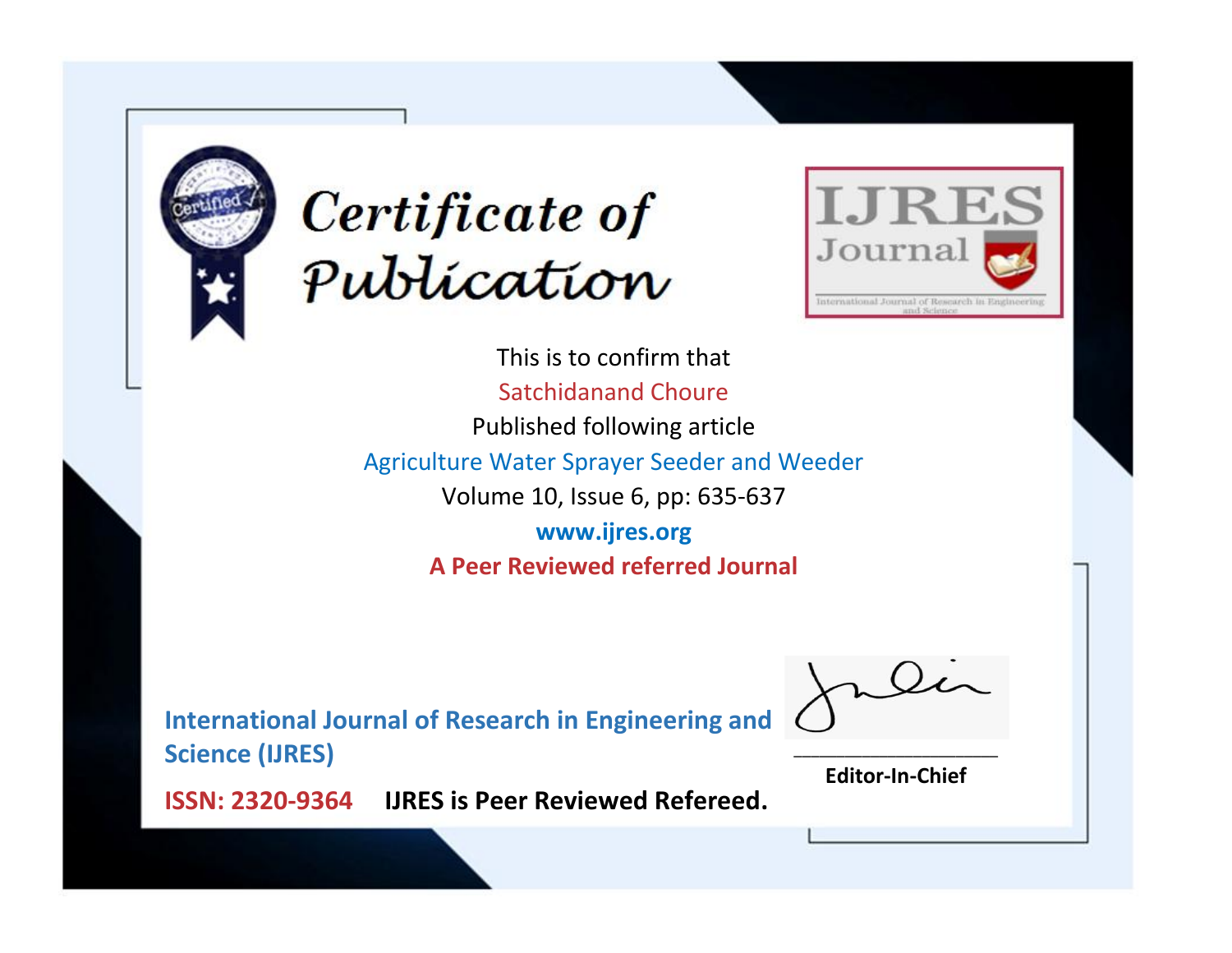



This is to confirm that

Devika Gori

Published following article

Agriculture Water Sprayer Seeder and Weeder

Volume 10, Issue 6, pp: 635-637

**www.ijres.org A Peer Reviewed referred Journal**

**International Journal of Research in Engineering and Science (IJRES)**

\_\_\_\_\_\_\_\_\_\_\_\_\_\_\_\_\_\_\_\_\_\_\_\_ **Editor-In-Chief**

**Journal.**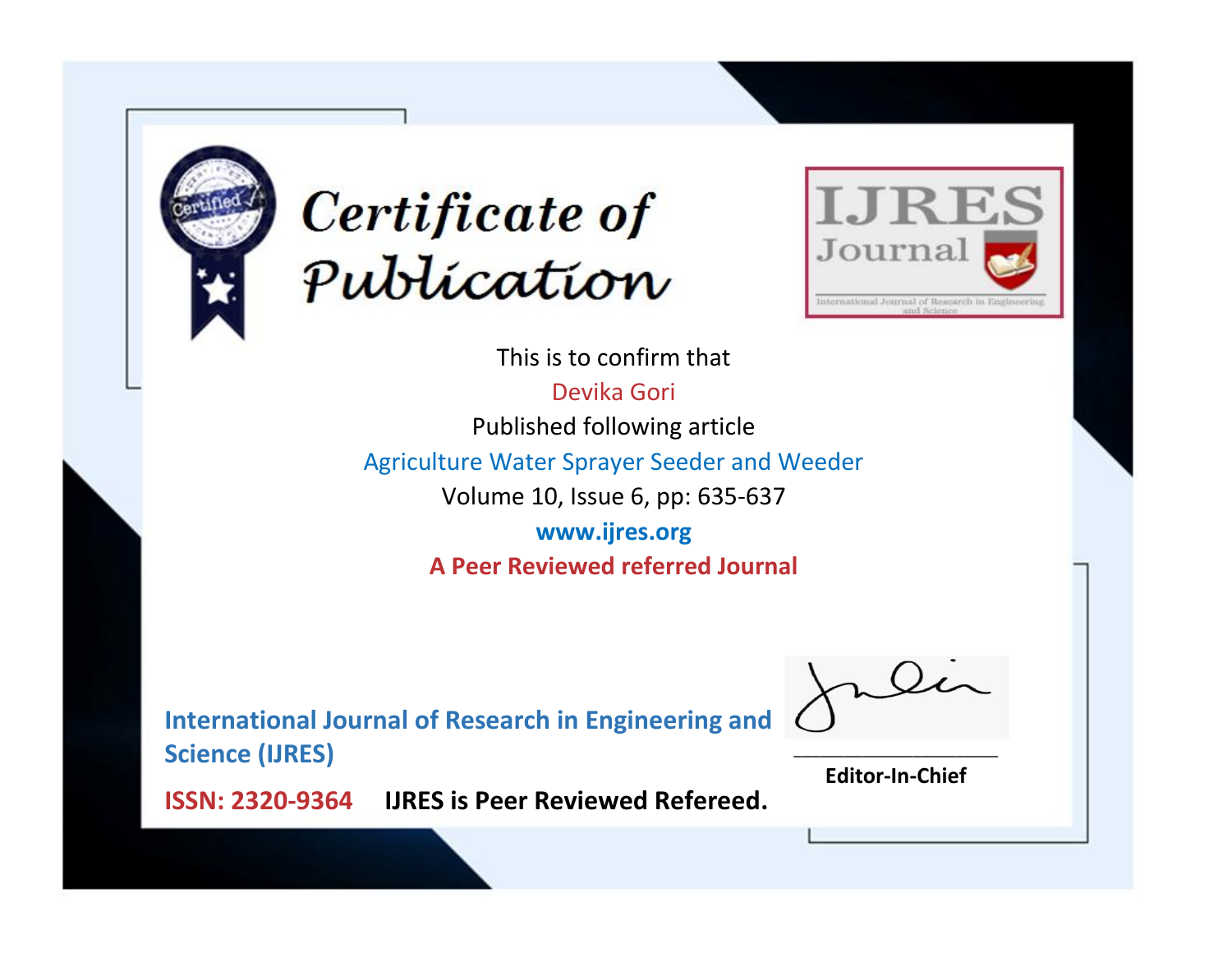



This is to confirm that Harish Mohite Published following article Agriculture Water Sprayer Seeder and Weeder Volume 10, Issue 6, pp: 635-637 **www.ijres.org A Peer Reviewed referred Journal**

**International Journal of Research in Engineering and Science (IJRES)**

\_\_\_\_\_\_\_\_\_\_\_\_\_\_\_\_\_\_\_\_\_\_\_\_ **Editor-In-Chief**

**Journal.**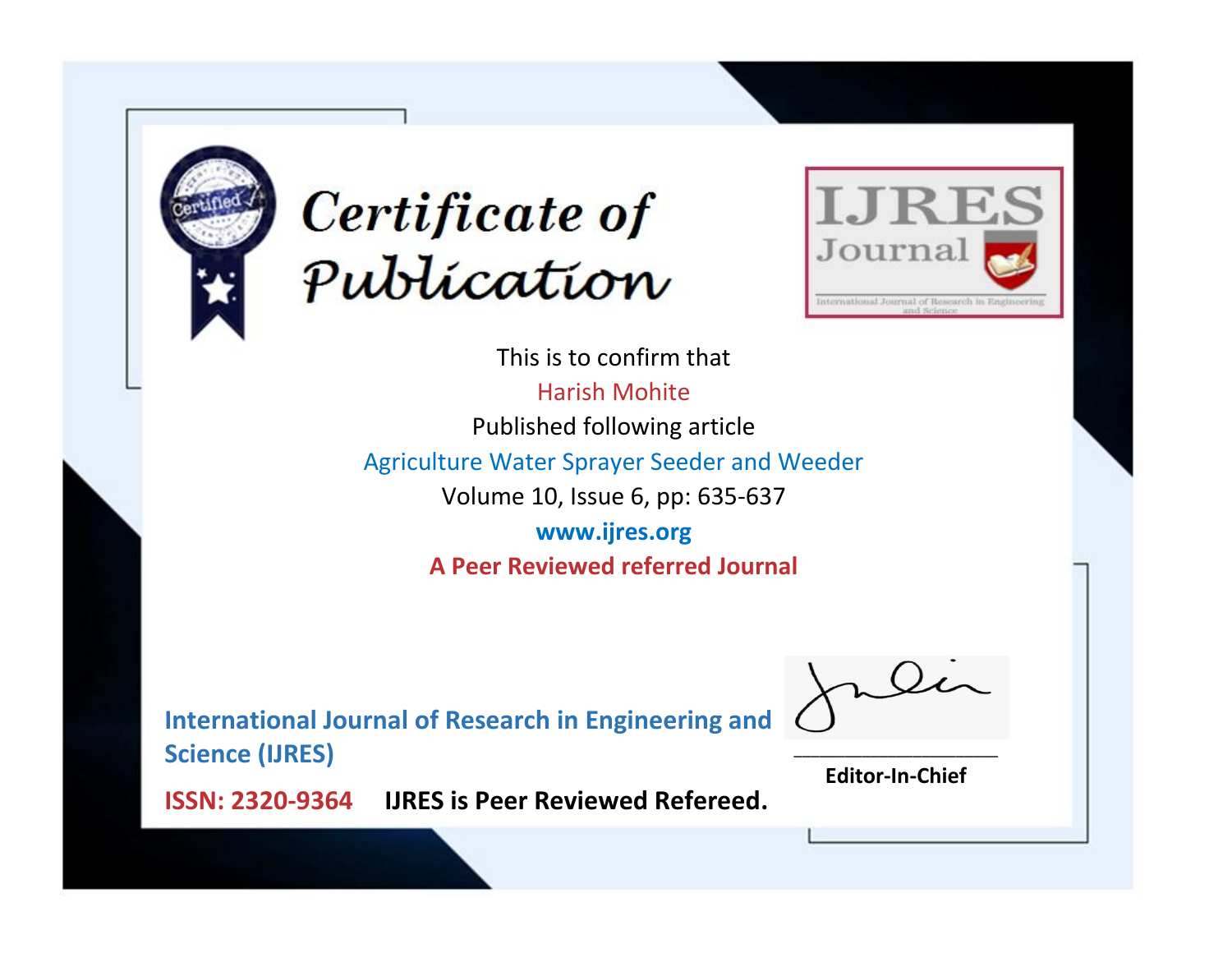



This is to confirm that Vedant Shinde Published following article Agriculture Water Sprayer Seeder and Weeder Volume 10, Issue 6, pp: 635-637 **www.ijres.org A Peer Reviewed referred Journal**

**International Journal of Research in Engineering and Science (IJRES)**

\_\_\_\_\_\_\_\_\_\_\_\_\_\_\_\_\_\_\_\_\_\_\_\_ **Editor-In-Chief**

**Journal.**